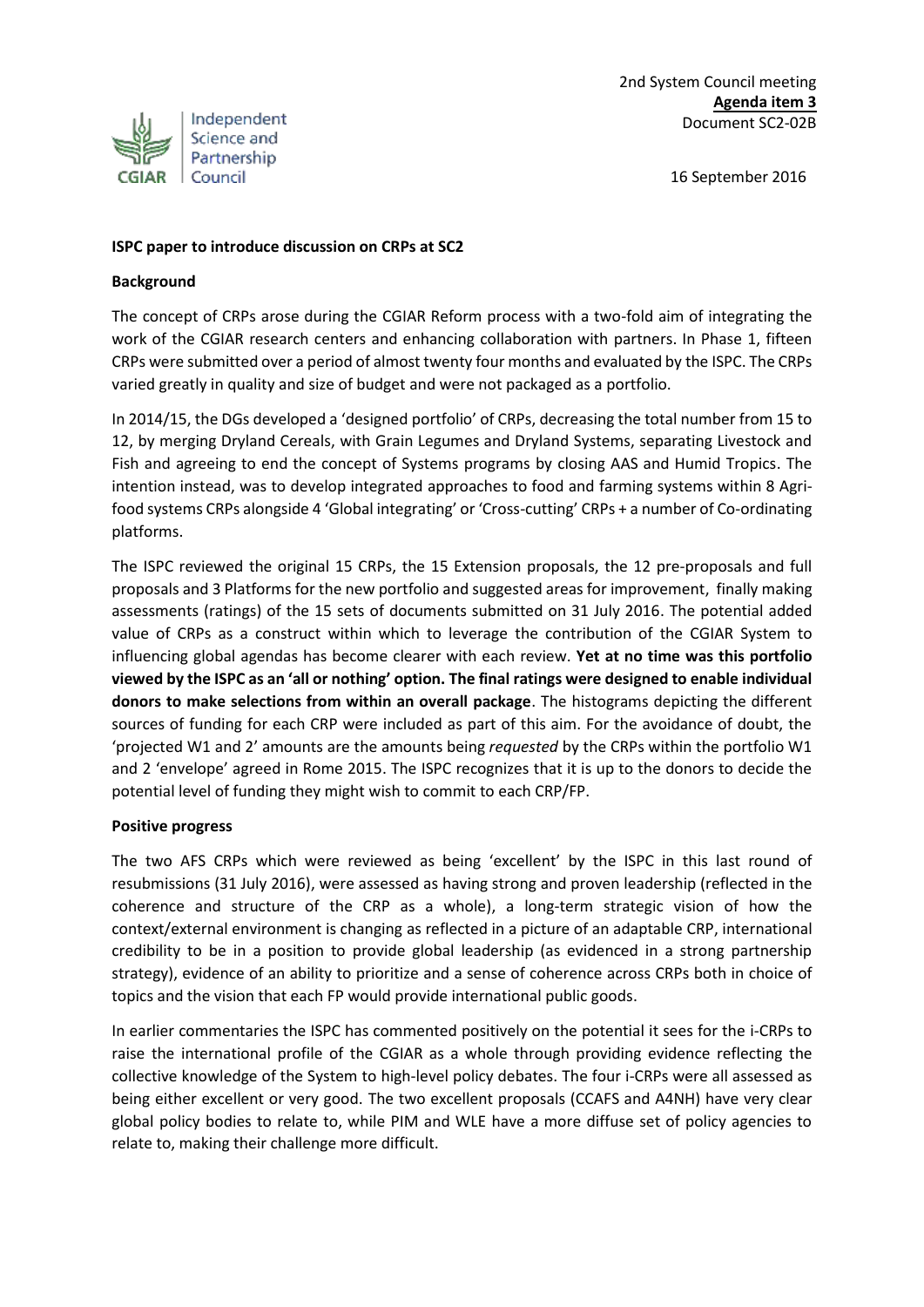Given the definition we give of the characteristics of excellent CRPs, the remaining cereal CRPs (Maize and Wheat) were assessed as 'very good' proposals, since while consisting of high quality research, they did not appear to recognize changes in the institutional (including the private sector) environment in which they are operating. Although these CRP proposals show an awareness of changes in the value chains and the structure of demand for their crops, this awareness does not seem to have filtered into the priorities or strategies for the breeding and pre-breeding programs. These programs still seem to be heavily emphasizing production-side traits rather than traits that would link to emerging sources of demand.

Of the three CRPs in the 'good' category, the separation of Fish from Livestock (despite the fact that the Livestock and Fish program in phase 1 was viewed as successful) means that both programs have had to identify new agendas and have chosen to emphasise technology development. For Livestock this approach might have been more compelling in the CRP construct (i.e. integration between Centers and interdisciplinary approaches) if the livelihoods component had been stronger and if the proposal had articulated a forward-looking and strategic vision that adequately recognized current and potential transformative changes in the smallholder production sectors. For Fish, its potential contribution to the wider portfolio (i.e. justification for W1 and 2 funding) still seemed to be in an early stage of development.

FTA on the other hand had 4 strong FPs, but the sections at the CRP level did not give confidence of coherence across the FPs. The ISPC noted that the weakness of this CRP was partly due to the lack of a permanent full-time CRP leader. FTA has just recently appointed a highly qualified leader for the CRP which bodes well for the further development of this CRP. The ISPC considers fish, forests and livestock to be key components of a CGIAR integrated portfolio and thus further evolution of these CRPs, is important for the delivery of integrated research outputs at the System level.

# **Grain legumes and dryland cereals (previously DCL)**

The ISPC did not consider it appropriate to give a rating to the GLDC proposal since it is considered to be still be 'incomplete', unsurprising given the short time available for the rewriting. However, the Council did consider that the new focus on commercialisation had the potential to lead to the creation of a successful CRP. The thinking within the proposal reflected the emergence of a possible long-term strategic vision which could have a positive impact on the target beneficiaries of GLDC, but the proposal as submitted on 31 July was not yet strong enough to justify funding as a CRP.

The ISPC consider that delivery of the targets in the SRF does require that a CRP focused on GLDC's target beneficiaries should be included in the portfolio, given the CGIAR's comparative advantage in the breeding of grain legumes and dryland cereals. In light of this belief, the associated GLDC commentary puts forward 3 options for next steps, which the SMB/SC might like to consider.

### **Conclusions and points for discussion**

CRPs are a complex construct, but they represent a significant step forward in terms of achieving innovative, multi-disciplinary and results-focussed research programs. They have received positive feedback, in the MTR and in the recently concluded synthesis of the evaluations of 15 CRPs by IEA.

 Their internal structure has evolved and budgeting has become clearer with the introduction of Flagships. The nature of activities included in 'CRP 'management' costs and 'impact assessments' is becoming standardized which may facilitate a credible evaluation of the benefits of W1 and 2 investment in CRP management. Claims that W1 and 2 funding subsidises the impact of other donors